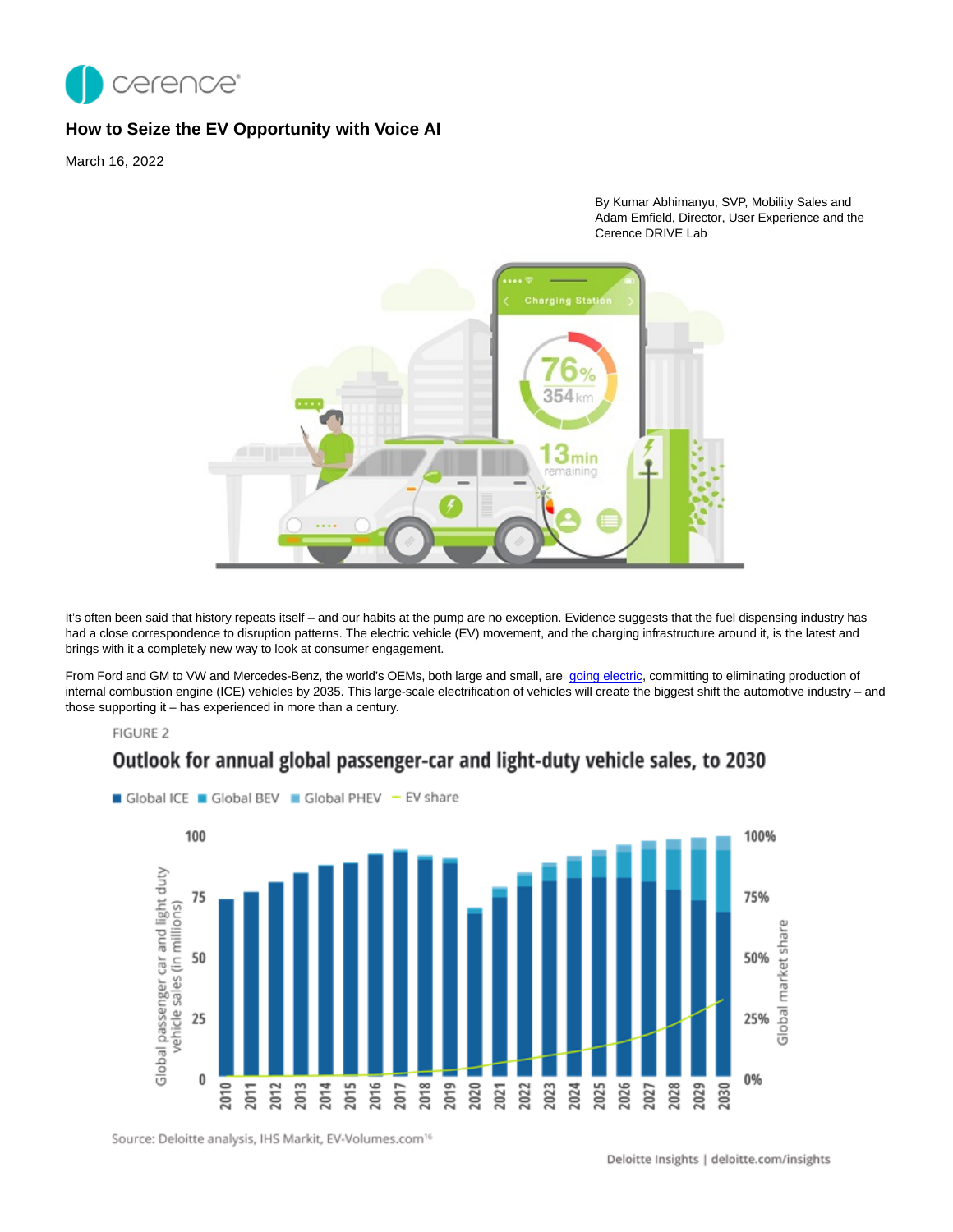## **The EV Consumer Journey**

While much attention is paid to what this change will mean for charging infrastructure and emission rates, it's critical to also recognize the immense shift the move to EVs will have on consumer behaviors. Taking three minutes to fuel up at the pump and popping in for a coffee in the convenience store – an industry of approximately \$500B – will be a thing of the past. Charging will become as fundamental to driving as navigation, where consumers will top-up charge everywhere from the local coffee shop to the mall. Customers will be able to subscribe for energy instead of paying as they go. And innovation in this space won't be limited to [Chargepoint a](https://www.chargepoint.com/)n[d Blink a](https://blinkcharging.com/)n[d Tesla.](https://www.tesla.com/) It will bring with it new ways to advertise, interact, and engage.



[Largely due to the way batteries are built,](https://en.wikipedia.org/wiki/Charging_station#:~:text=Batteries%20are%20charged%20with%20DC,internally%20and%20charges%20its%20battery.) EV charging can take anywhere from a few minutes for a top off to several hours for a full charge. Consumers will approach it much differently than how we get gas today. Entire customer journeys will be shaped around where and when people can get a charge, and the time it takes to do so. As people travel, they will consider the role their EVs play in the larger mobility ecosystem, parking where they can charge before hopping on a train or walking into the city center. We will see the industry standardize on infrastructure – meaning any electric vehicle will be able to charge up at any station – and that in turn will make charging ubiquitous in our everyday lives.

**Capitalizing on the EV Evolution with Voice**